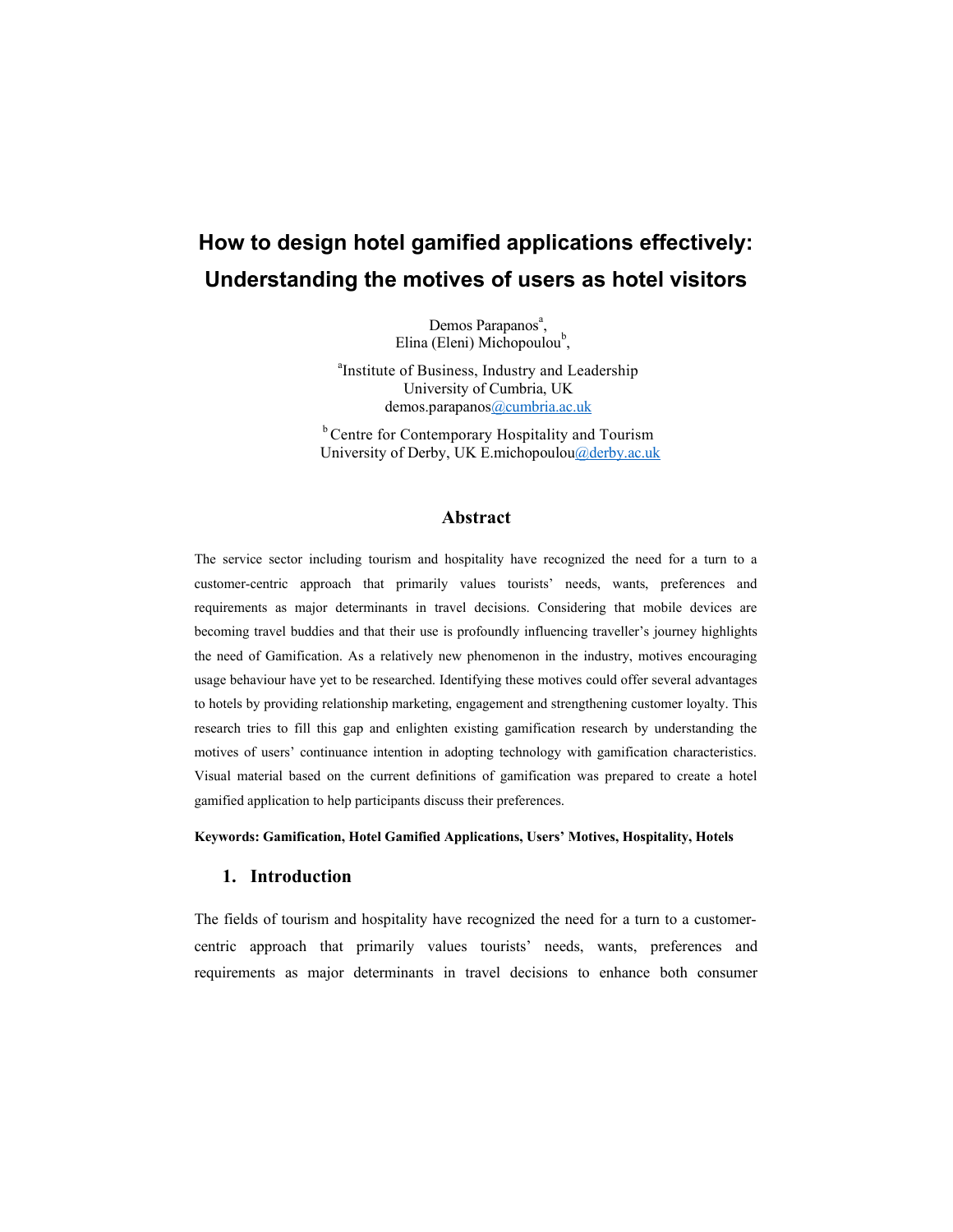satisfaction and the quality and memorability of the tourist experience [1, 2]. Today's increasingly technology-savvy hotel guests [3], contributed to the evolution of the phenomenon of Gamification due to the favourable environment that such context offers. Recent evolutions indicate that mobile devices are becoming travel buddies and their use is profoundly influencing the different phases of a traveler's journey [4].

Gaming is in its infancy in many industries, hospitality being one of them, and very few successful examples have already been established, mainly specialised treasure hunts and culture heritage applications [5]. The phenomenon of gamification has, however been applied with several objectives, ranging from increasing brand awareness to encouraging consumer engagement [5]. Even though the hospitality industry has already used game elements [5], limited research has been focused on individuals' motives to use them [7]. Hence, this study aims to identify individuals' motives when they use a mobile application with gamified characteristics. Identifying these motives could offer several advantages to hotels by providing relationship marketing and engagement, increasing revenue and strengthening customer loyalty.

Many studies have explored users' initial adoption of e-commerce (see [8],[9]) and m-commerce (see [10]), but little has been done about influencing factors of continuance intention towards gamification (see [11],[12]) and users' behavioural intention to try new mobile gamified applications in the context of the hospitality industry. The sustainability and success of a mobile gamified application relies on users' continuance usage rather than first-time adoption behaviour. Thus, the creation of an engaging experience is more likely when the users' motives are identified [13]. This research tries to fill this gap and enlighten existing gamification research by understanding the predictors of users' continuance intention in adopting technology with gamification characteristics. To do so this research' objective is to understand the key factors influencing the adoption of a hotel gamified application.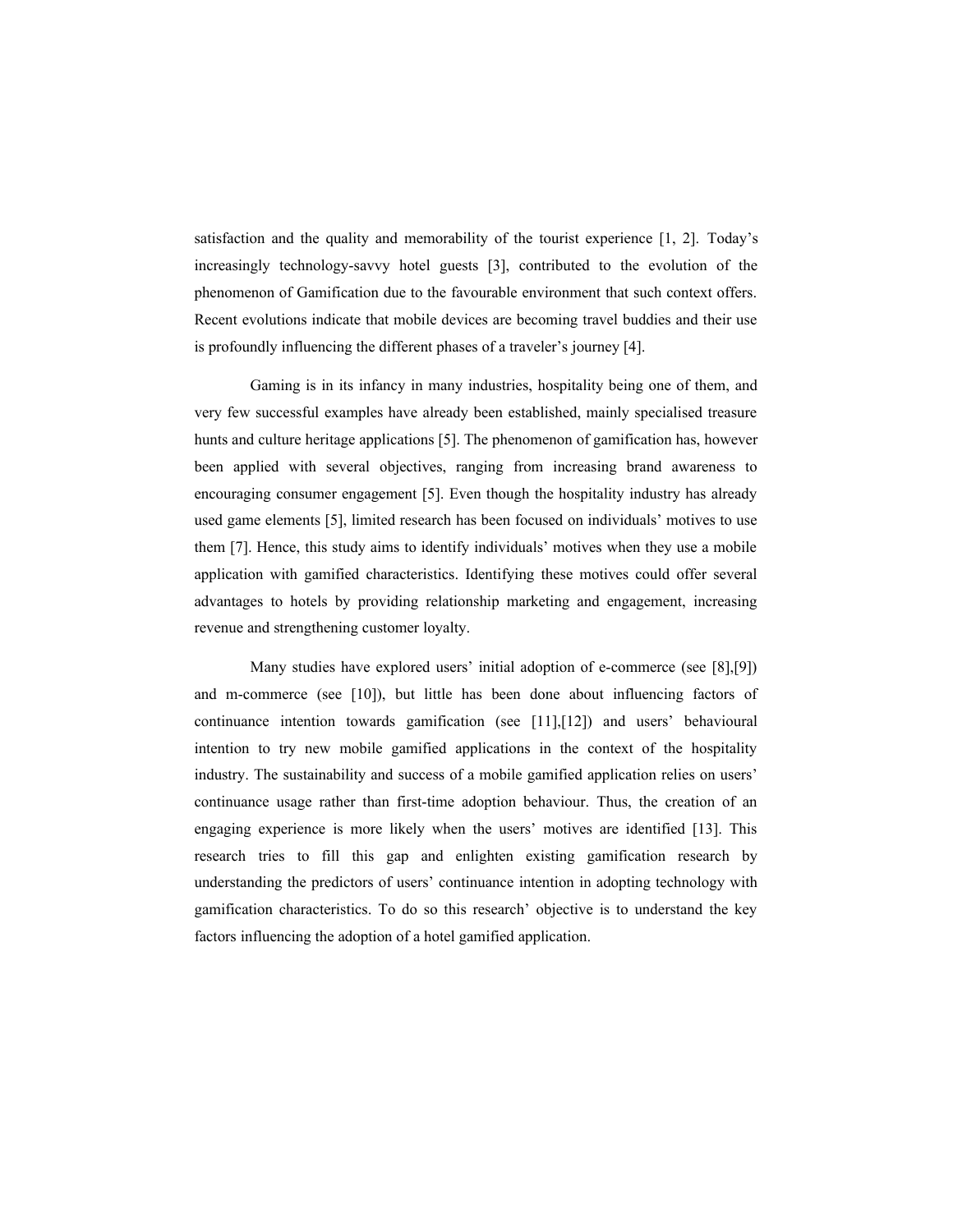## **2. Theoretical Background**

Gamification not only refers to applying a game mechanic in a non-game context, but it includes a much more complex process of understanding human behaviour to encourage activities such as motivation and problem solving. To achieve this, gamification uses a range of elements derived from games such as: points, leaderboards, badges, virtual currency, narratives and avatars [14].

Gamification is used already in various domains, such as e-commerce, mobile marketing and innovation [15]. Within the hospitality industry, gamification has been seen to encourage engagement, enhance tourist experience, improve loyalty and increase brand awareness [16]. A tourist is rather despairingly referred to as a person who typically has "little or no knowledge of the environment", so using gamified systems allows the tourist to learn more about the local environment, allowing destinations and hotels to promote the history of the location and create an emotional experience between the visitor and Point of Interest [17-18]. At the same time, gamification could enable hotel visitors as gamers to have a sense of engagement, immediate feedback, feeling of accomplishment and success of striving against a challenge and overcoming it [19].

Gaps in gamification scholarship arise in relation to marketing communication and shopper response. Research by [20], mentions that, even though business analysts suggest that more than half of all organizations would have had gamified parts of their organizational software and internal practices, most of these gamification implementations fail due to the poor understanding of the gamification design process. While gamification has been notably successful in the commercial, mobile, and healthcare sectors (amongst others), little work has been done to explore how game design contributes to its success [21]. Organizations seems to focus on the obvious game mechanics such as points, badges and leader boards, rather than the more subtle and important game design elements, such as balancing competition and collaboration, or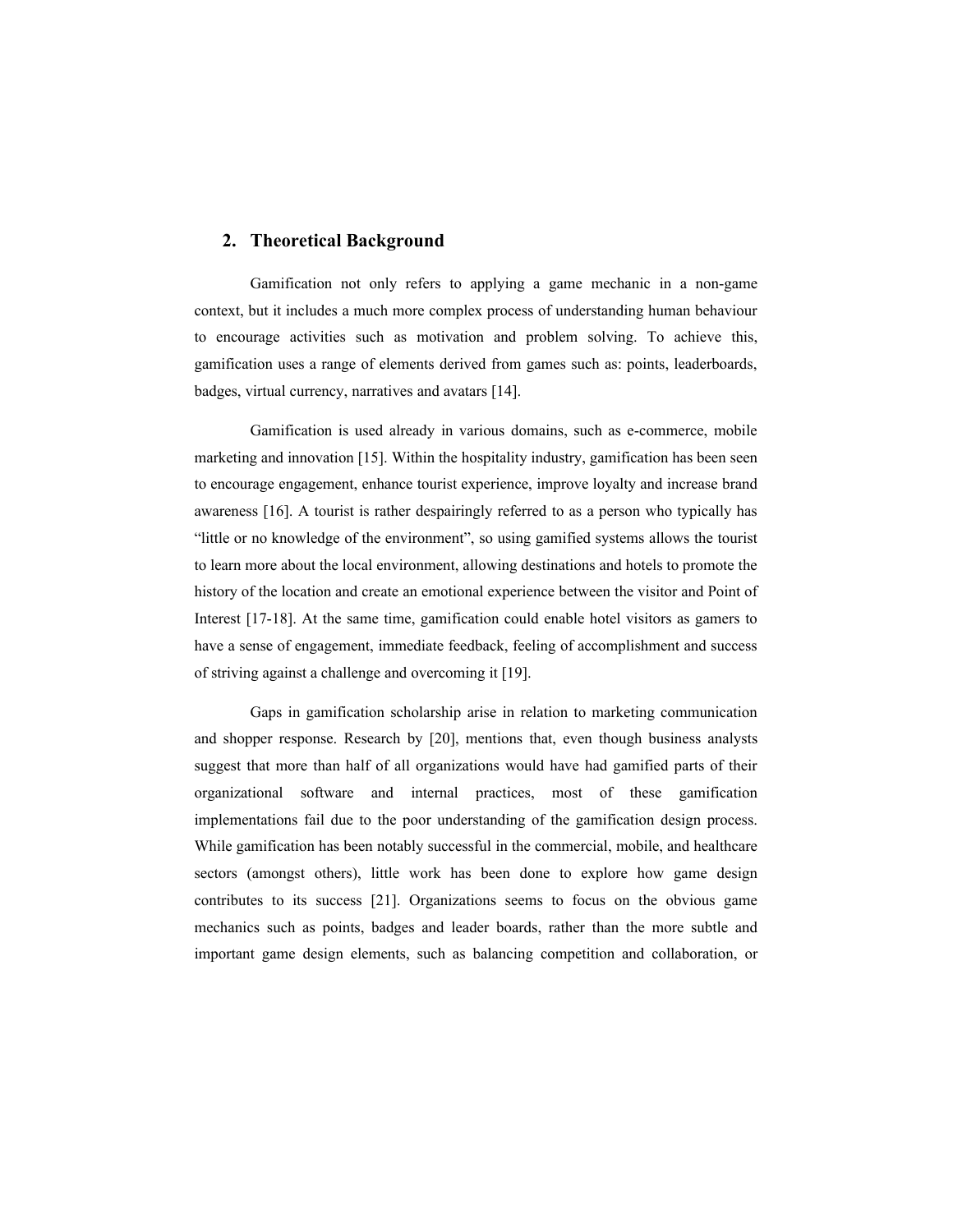defining a meaningful game economy. Hence, gamification users are not as engaged as gamers.

In the literature of games several theories emerged to understand the motives of gamers when playing games (see Bartle player types [22]; Yee's components [23]). In relation to motives of users when using gamification, limited research exists (see Marczewski user types [13]). Although it is possible to design games, serious games or gamified systems without knowing who the target players and users are, it is more likely to create a more engaging experience when the target players are identified first [13]. With gamification being in its infancy [6,21], further research is required to understand the factors that will make gamification a successful engagement tool in the hospitality industry. Thus, this research aims to understand hotel visitors' motives when using a mobile hotel gamified application.

### **3. Methodology**

This study has objective of understanding the motives of hotels' visitors when using a hotel gamified application. Considering the aim of this research on an in-depth understanding of social and human behaviour and the reasons behind such behaviour [24], qualitative inductive approach is more suitable. Qualitative inductive approach will benefit the scopes of this research as it allows in-depth understanding of peoples' opinions when exploring key motives towards intention to use a hotels' gamified application.

Semi-structured interviews were conducted with hotel visitors under the condition that they have experience with mobile applications. For these two criteria to be ensured, a snowball sampling was utilised, allowing the researcher to initially sample a small group of people relevant to the research questions, and these sampled participants propose other participants who have had characteristics relevant to the research question. To ensure that the theoretical saturation has been achieved [25], it is recommended to continue collecting qualitative data until data saturation is reached. For the purposes of this research 25 interviews have been conducted. 19 interviews secured before no new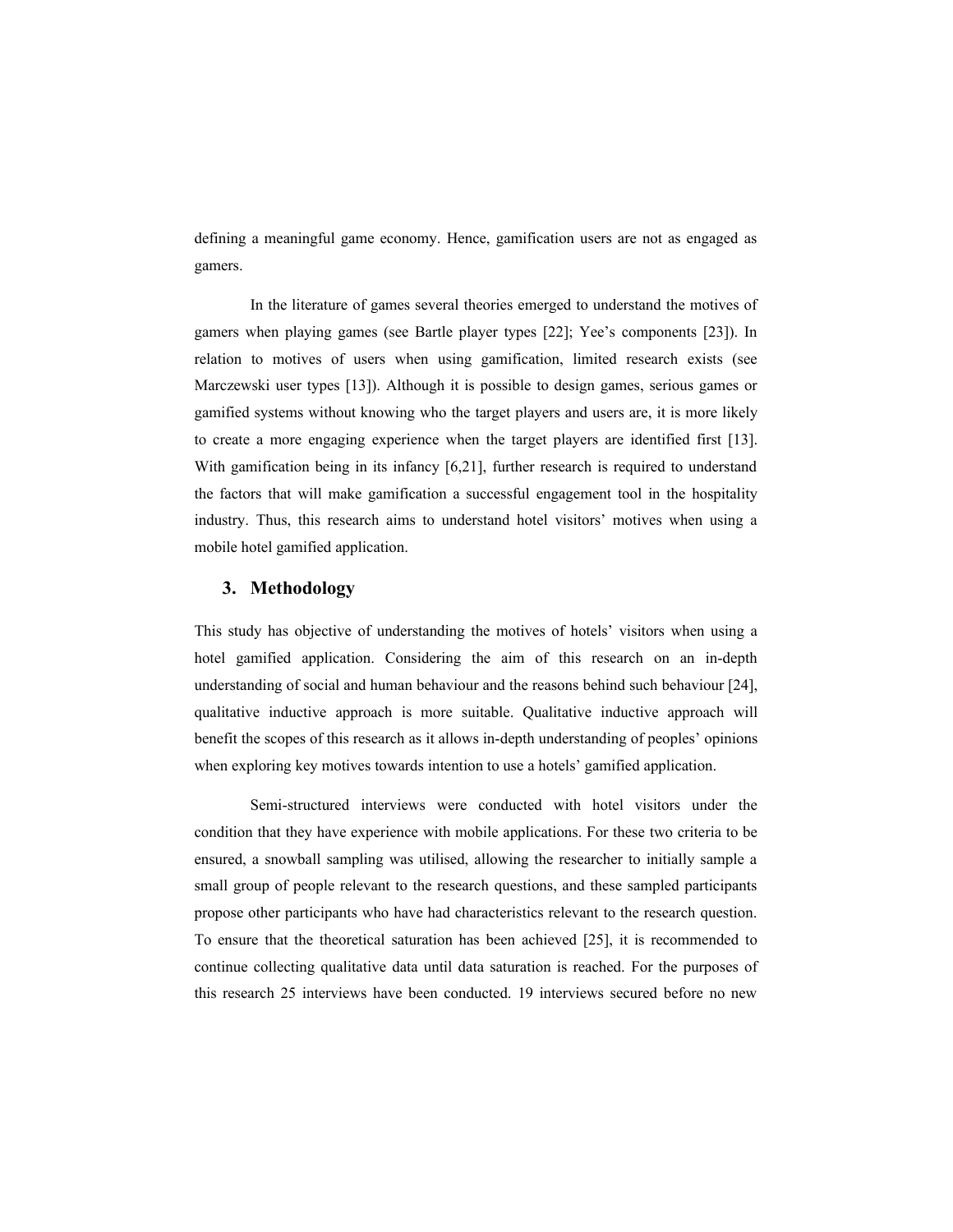themes emerged from interviewees' responses, but 6 further interviews were carried out in case new information arose. Considering that the purpose of this approach is to search for themes or patterns that occur, a data thematic analysis used [25], to indicate patterns of key hotel visitors' motives towards engagement with hotels' mobile gamified applications.

Since there was no existing mobile gamified application in the hospitality industry, it was decided to develop visual material based on the definitions of gamification, the game mechanics (i.e., points, badges) and game motives (i.e., exploring, achieving) (see fig 1).



#### **Figure 1** Example of visual material

It is acknowledged that mobile applications such as Chipotle gamifies loyalty program with extra perks and Pizza Hut Delivery UK gaming arm have developed strategies adding mainly game mechanics, however for the scopes of this research original material was created to ensure focus on hotel sector. The aim of using the visual material is to give an idea to the interviewee of how a hotel's gamified application would look like. This helped the interviewee to focus on the elements they find more attractive and encouraging to use, making the conservation motives to use the technology easier. This research is embedded in the body of literature of the hospitality industry as the participants elaborate opinions based on the material in front of them. The idea is that, if the active ingredients that make games engaging could be isolated, then developers can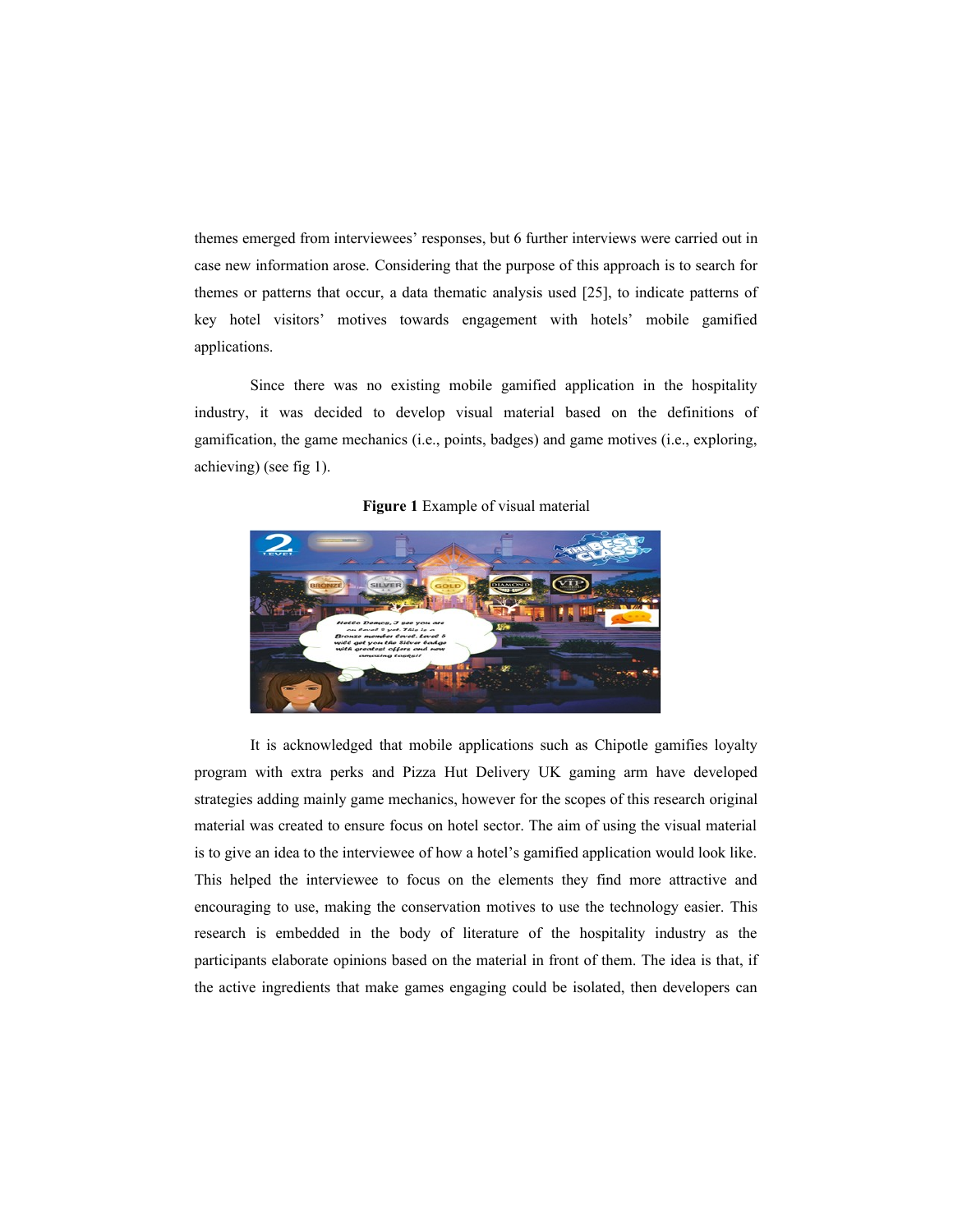put those ingredients into their digital technologies to ensure that engagement in their products.

## **4. Findings and Discussion**

Both genders were almost equally represented among the participants involved in this study with 56% being female and 44% male. All the participants are adults with 60% in the 21-31 years old group, 24% between 32-41 and 16% 42 and above. The analysis of the data reveals two findings about the main motives influencing the engagement of hotel visitors with hotels' mobile gamified applications. The first finding shows 8 motives of users (familiarity, socialising/social influence, perceived informativeness, fun, perceived usefulness, ease of use, rewards and trust), to engage with the technology. Second interesting finding indicates that a hotel gamified application has different purposes at different stages. During the thematic analysis it was discovered that certain motives were linked with before visiting the hotel activities and others linked with during the stay at the hotel activities. Hence, hotel visitors' motives towards engagement with hotels' mobile gamified applications was divided into two categories. Using a hotel's gamified application during staying at the hotel is linked with games and gamification literature whereas, using the technology before visiting the hotel is linked with motives from the technology adoption literature.

*Familiarity -* Familiarity promotes its hedonic meaning when it is linked with games: *["familiarity helps in order to make things clear and understandable, so it does help in order to make it fun" (Interview 20)]*. Based on the literature familiarity is a broad construct where knowledge about the organization can be resourced from sources as varied as individuals' prior visits to the destination, the media, word of mouth or publicity [26]. Familiarity has been discussed in the adoption of technology literature by [27] affecting trust in the e-commerce. However, there is a limited connection of familiarity with intention to use [28].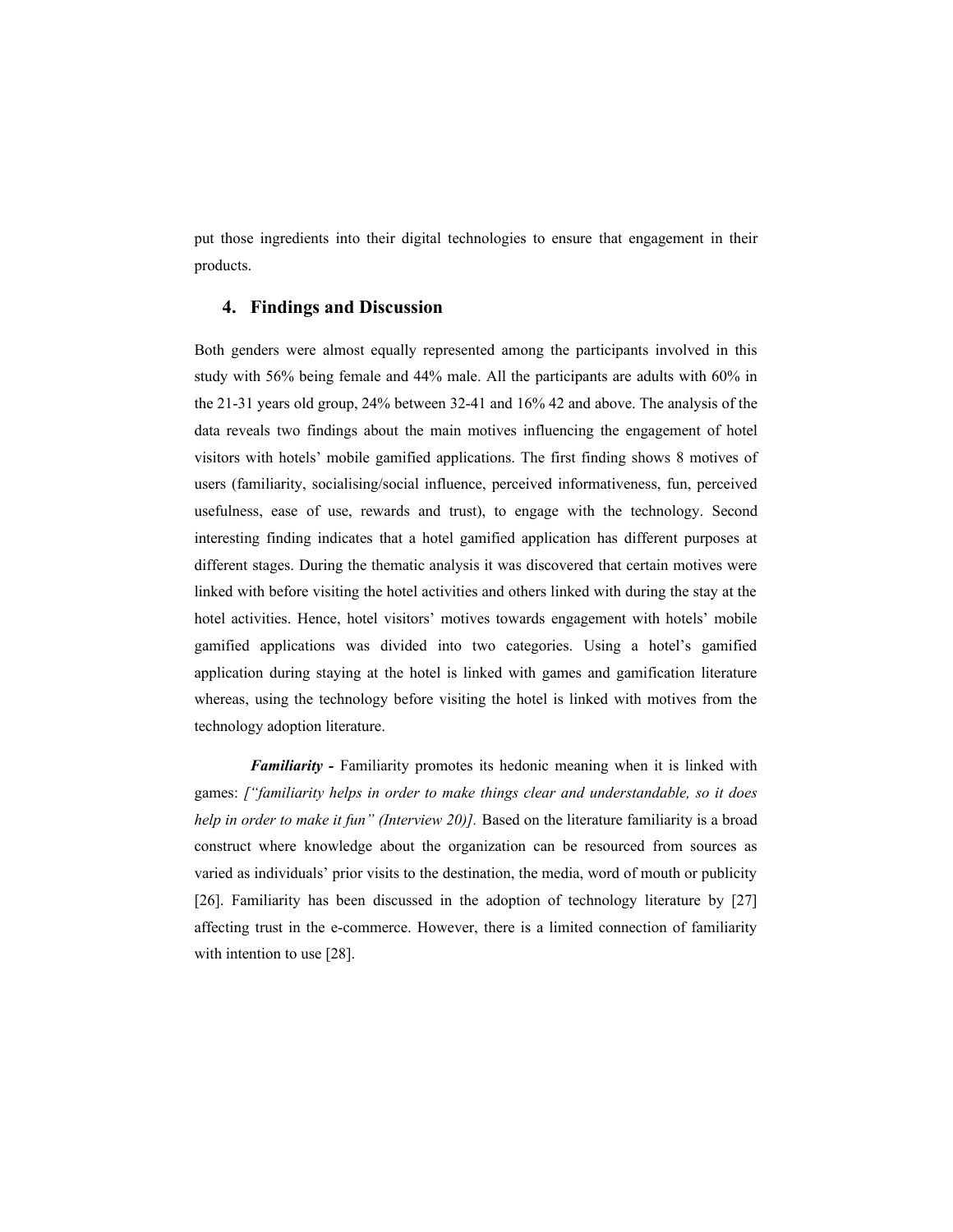*Socialising/Social Influence –* Socialising or social influence appears to be important feature included in a hotel's gamified application: *["The socialising aspect is important in the point I could ask others about what I can see nearby. Where they have been and what they liked. Is mostly related with my during staying activity" (Interview, 3)].* Participants agreed with socialising linking to fun highlighting the hedonic value that promotes to the application. This finding is linked with the gaming literature and the motivation to play games (see [22]) and gamification literature (see [13]) as a motive to use gamification.

*Perceived Informativeness -* Perceived informativeness has showed an effect on the enjoyment of staying at the hotel. *["the perceived informativeness is important due to the fact that the application itself informs me about certain things regarding my staying there" (Interview, 3)].* Participants argued that it is important for the technology to provide details about the services and functions of the hotel. In the literature, informativeness describes users' feelings that they are informed about a particular product or service, such as its technical capabilities and the likely experience associated with using that product or service [29].

*Perceived Enjoyment/Fun –* Most of the participants declared that the element of fun is a strong motive in the continuation of using this technology highlighting the importance of the gaming element an application can provide. The motive of fun seems to have greater importance during the visit of the hotel visitor at the hotel: *["it is fun and makes you relax a bit more. This is the gaming aspect. I would say that the gaming characteristics are more applicable or attractive to say better during the visit at the hotel because the tasks will be interesting to do. Also, I am more in the mood of being more active in this sort of thing" (Interview, 10)].* In the context of gamification studies found positive effect of perceived on intention to use Gamified Smart Tourism Applications [11] and on customers' intention to engage in gamification [12].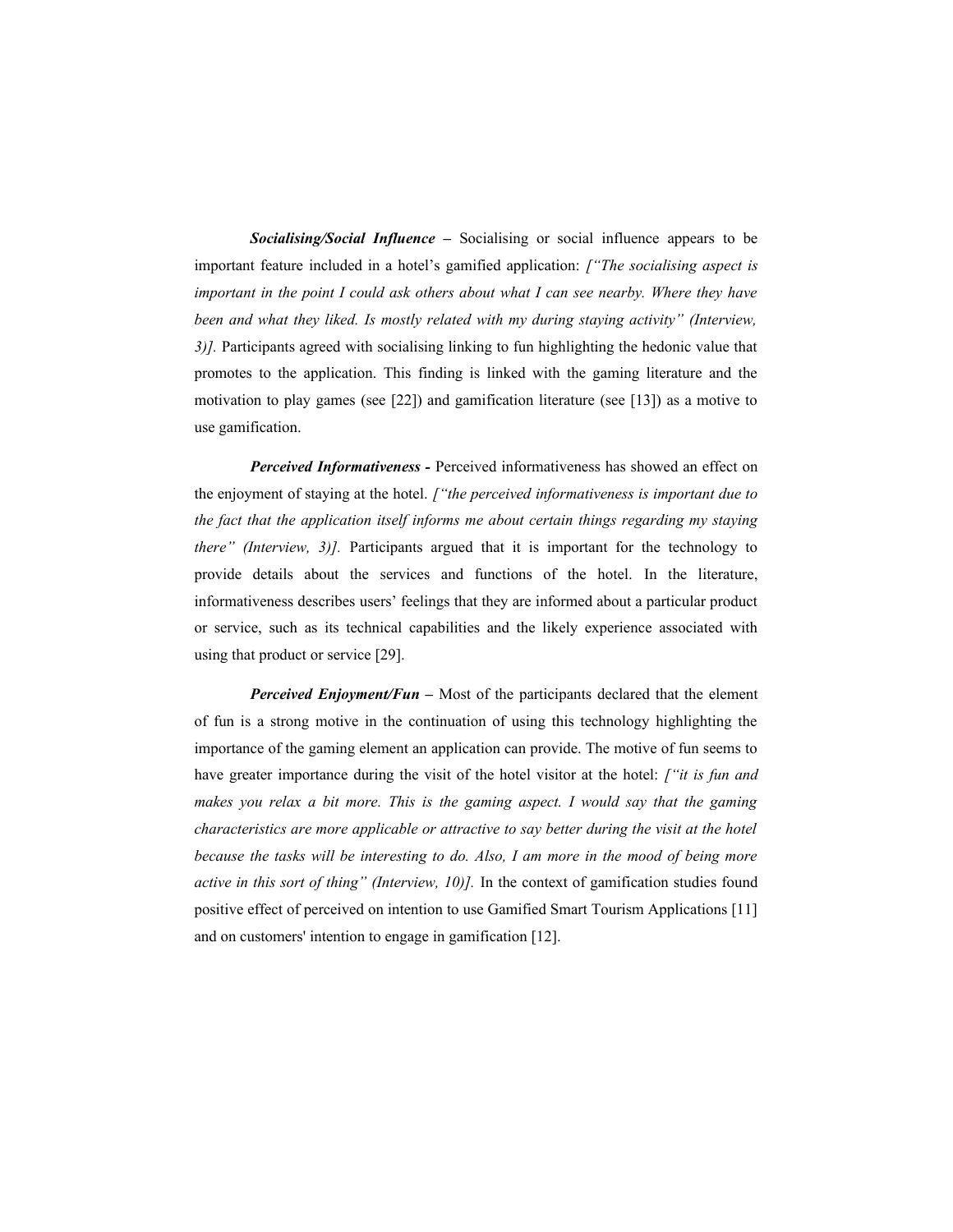*Perceived Usefulness -* The motive of perceived usefulness is an important feature that should be included in hotels' gamified applications: *["overall I would say that being useful is the most important element I would look for in this application. I do have a lot of applications on my phone, but unless they are useful, they are not there" (Interview, 5)].* This shows the importance of the motive of perceived usefulness for hotel visitors when they would download this technology. Previous studies on similar context by [30] and [12] have shown a positive impact of perceived usefulness on intention to use mobile shopping applications and intention to shop online.

*Perceived Ease of Use -* Ease of use contributes towards intention to use hotels' gamified applications, through saving time ["the fact that it is easy to use *is also a very important aspect because it is time efficient" (Interview, 2)]*. Perceived ease of use is a prominent construct in tourism information systems research [10]. The less effort a technology requires, the more tendency and intention consumers will feel to use it [8]. In the context of gamification, it is found positive effect on customers' intention to engage in gamification [14], and intention to use Gamified Smart Tourism Applications [15]. This highlights the fact that this technology should be easy to use when a hotel visitor decides to make the booking with the brand.

*Rewards -* Being rewarding is an important aspect in hotels' gamified applications: *["the reward is important especially as the first incentive to download the application. This is how people will start thinking the application as the first choice for choosing this hotel brand over another in the future as they see that the money spent so far is acknowledged and we get something back" (Interview, 17)].* Rewards are among the most widely accepted motivations and individuals will engage in behaviour that they perceive will eventually lead to valued rewards [31]. Despite rewards being either tangible, (such as monetary bonus, certificate, prize and award), or intangible (such as a skill that is perceived to be more useful or needed in the future or that improves one's special standing) [32], in this case hotel visitors showed a significant preference on rewards being a form of future discount, hence tangible rewards. The hospitality industry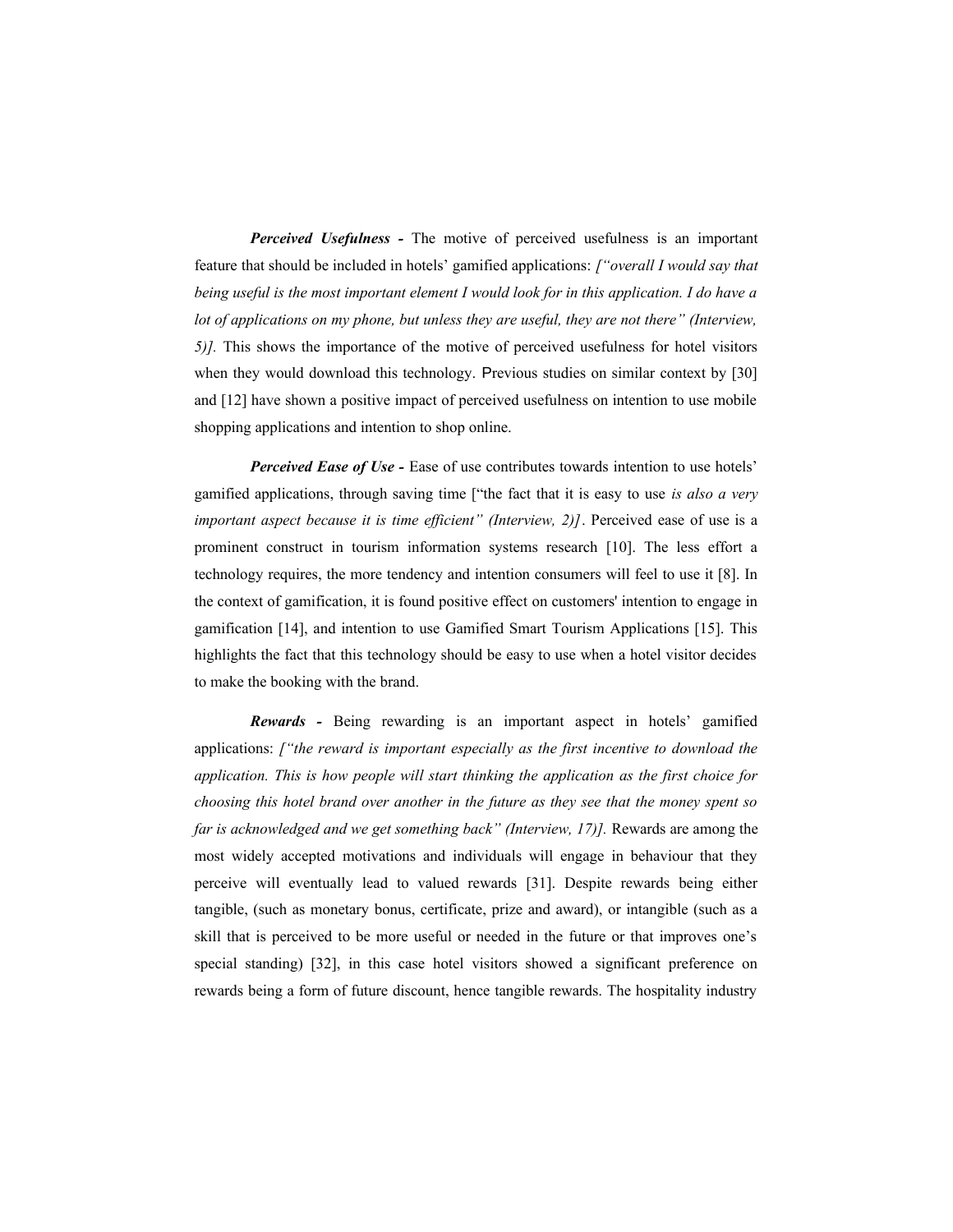introduced loyalty programs, frequent-flyer programs and repeat customer programs, becoming common practices for customer-relationship management [33] and the results of this research agree on the importance of the reward in this manner. Tangible reward is classified as a before visit the hotel motive, but the opportunity of hotels to attract visitors for future sales through rewards could also benefit hotels for post visit purposes.

*Trust -* Finally, trust appears to be an important influencer when designing hotels' gamified applications: *["trust is the number one regarding using this application. I want to be able to trust this application, because I am sharing valuable information such as ID and most importantly things like bank accounts and financial details" (Interview, 9)].* Trust is seen important in technology use considering consumers are unlikely to shop online if they do not trust the seller's website on which they are shopping [34]. Hotels' gamified application should maintain trustworthy relationship between the hotel and the user.

# **5. Conclusion**

Gamification can be applied in technology-mediated and non-technology-mediated contexts [35], however the creation of an engaging experience either way is more likely when the users' motives are identified first. Considering that there is insufficient research upon the identification of the motives influencing the usage of a hotel's mobile gamified application, this research fills this gap by understanding motives of users when using hotels' gamified applications to engage with the technology. There are important changes in users' behaviour depending on the time of use.

| <b>Before visit the h</b> | During the visit          |
|---------------------------|---------------------------|
| Perceived Usefulness      | Familiarity               |
| Ease of use               | Socialising               |
| Trust                     | Perceived Informativeness |
| Rewards                   | Fun                       |
|                           |                           |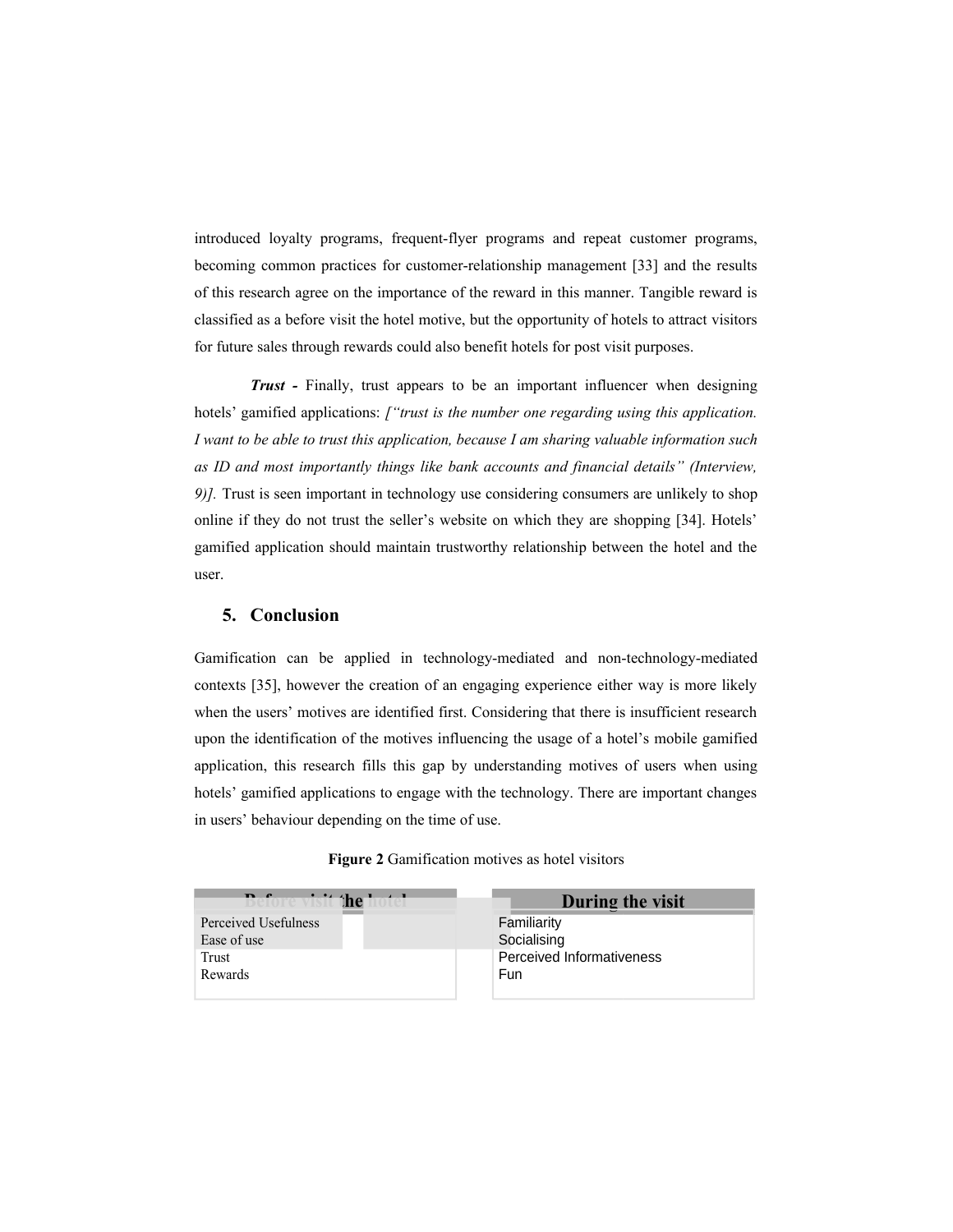Using a hotel's gamified application before visiting the hotel, promotes behaviour linked to technology adoption literature (perceived usefulness, ease of use, reward and trust). These motives are associated with budget elements, payment procedures, and decision making. Using the application during the stay at the hotel promotes behaviour linked with gaming and gamification literature (familiarity, socialising, perceived informativeness and fun).

This study comes with inherent limitations. Firstly, the limited (if any knowledge) of the sample in relation to the context of hotel gamified applications led to the development of visual material by the researcher. Therefore, the sample's opinions are based on having the product in front of them, which is a development of the researcher and not an existing product. Also, it is worth noted that the sample age is younger guest so it worth looking into other age groups as part of future research either qualitatively or quantitatively. Additional factor to take into consideration for future studies is the purpose of visit a hotel (i.e. business or leisure) and whether different motives appear. To provide generalisability, future studies should consider quantitative methodologies to explain the relationship between the factors. Quantitative methodologies might also clarify different motives based on demographics and the purpose of staying in a hotel. In conclusion, as new technologies have been developed to enhance individuals' motivation, adding beneficial behaviour of the users towards the developer, gamification is seen as the most popular trend in this respect [11], highlighting the importance of the phenomenon for hospitality organizations.

## **References**

- 1. Anning-Dorson, T., Nyamekye, M.B.: Be flexible: turning innovativeness into competitive advantage in hospitality firms. 32, 605–624 (2020). <https://doi.org/10.1108/IJCHM-12-2018-1014>
- 2. Mariani, M., Baggio, R., Fuchs, M., Höepken, W.: Business intelligence and big data in hospitality and tourism: a systematic literature review. 30, 3514–3554 (2018). <https://doi.org/10.1108/IJCHM-07-2017-0461>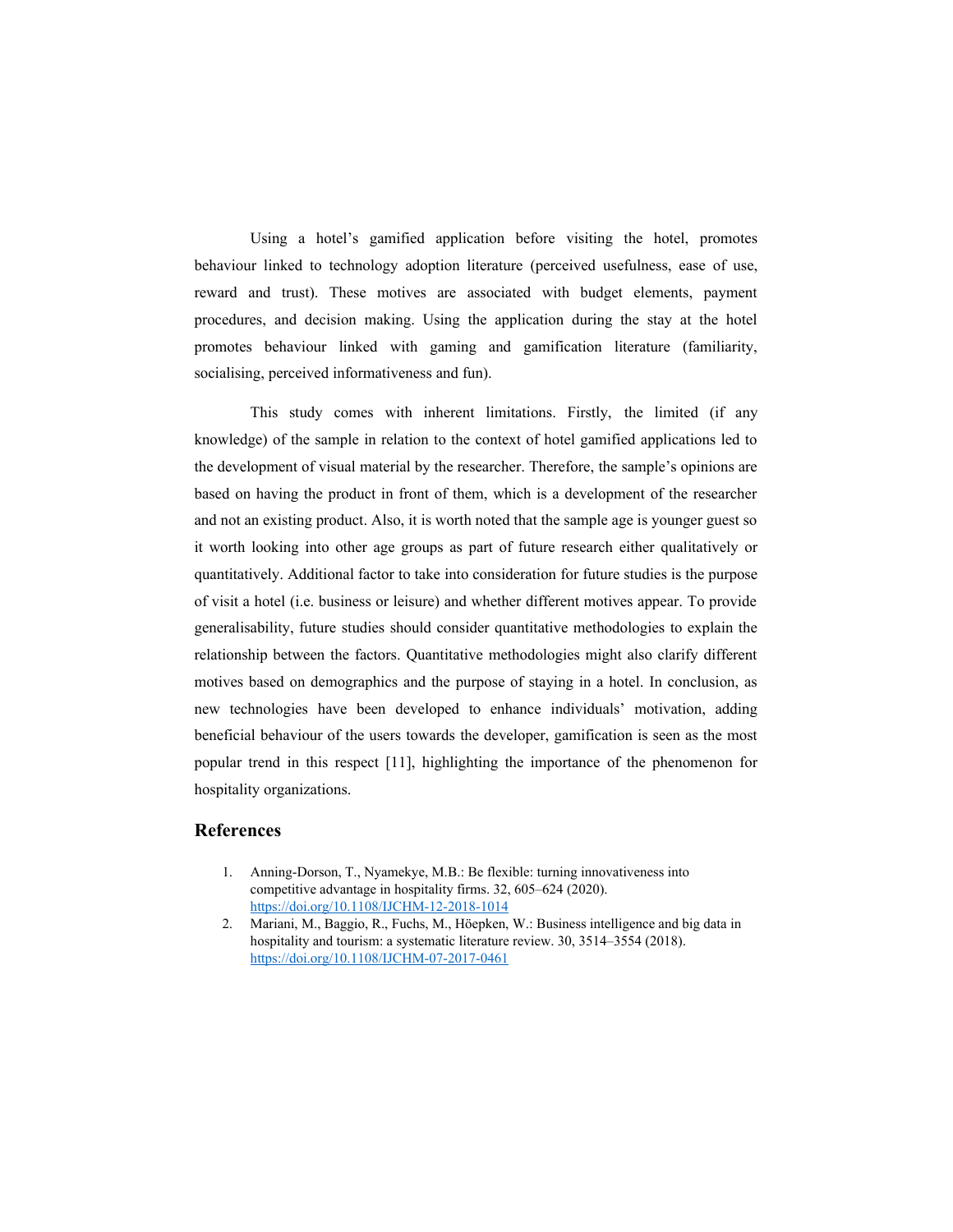- 3. DeFranco, A.L., Morosan, C., Hua, N.: Moderating the impact of e-commerce expenses on financial performance in US upper upscale hotels: The role of property size. 23, 429– 447 (2017).<https://doi.org/10.5367/te.2015.0510>
- 4. Inversini, A.: Managing passengers' experience through mobile moments. 62, 78–81 (2017).<https://doi.org/10.1016/j.jairtraman.2017.03.009>
- 5. Garcia, A., Linaza, M.T., Gutierrez, A., Garcia, E.: Gamified mobile experiences: smart technologies for tourism destinations. 74, 30–49 (2019). [https://doi.org/10.1108/TR-08-](https://doi.org/10.1108/TR-08-2017-0131) [2017-0131](https://doi.org/10.1108/TR-08-2017-0131)
- 6. Parapanos, D., Michopoulou, E. (Eleni): Understanding Key Motivations for Using a Hotel Gamified Application. Springer International Publishing, Cham (2018)
- 7. Xu, F., Tian, F., Buhalis, D., Weber, J., Zhang, H.: Tourists as Mobile Gamers: Gamification for Tourism Marketing. 33, 1124–1142 (2016). <https://doi.org/10.1080/10548408.2015.1093999>
- 8. Aren, S., Güzel, M., Kabadayı, E., Alpkan, L.: Factors Affecting Repurchase Intention to Shop at the Same Website. 99, 536–544 (2013). <https://doi.org/10.1016/j.sbspro.2013.10.523>
- 9. Venkatesh, V.: Determinants of Perceived Ease of Use: Integrating Control, Intrinsic Motivation, and Emotion into the Technology Acceptance Model. 11, 342–365 (2000). <https://doi.org/10.1287/isre.11.4.342.11872>
- 10. Ozturk, A.B., Bilgihan, A., Nusair, K., Okumus, F.: What keeps the mobile hotel booking users loyal? Investigating the roles of self-efficacy, compatibility, perceived ease of use, and perceived convenience. 36, 1350–1359 (2016). <https://doi.org/10.1016/j.ijinfomgt.2016.04.005>
- 11. Yang, Y., Asaad, Y., Dwivedi, Y.: Examining the impact of gamification on intention of engagement and brand attitude in the marketing context. 73, 459–469 (2017). <https://doi.org/10.1016/j.chb.2017.03.066>
- 12. Yoo, C., Kwon, S., Chang, B.: Factors Affecting the Adoption of Gamified Smart Tourism Applications: An Integrative Approach. 9, 2162 (2017). <https://doi.org/10.3390/su9122162>
- 13. Marczewski, A.: Gamified UK Website,<https://www.gamified.uk/>
- 14. Richard D'arc da, S.B., Luis Hernan, C.P., Evandro, L.L., Mauri Aparecido, de O.: Development of a gamification characteristics measurement scale for mobile application users. 13, 1-16 (2018).<https://doi.org/10.18568/1980-4865.1311-16>
- 15. Hammedi, W., Leclercq, T., Riel, A.C.R.: The use of gamification mechanics to increase employee and user engagement in participative healthcare services: A study of two cases. 28, 640–661 (2017).<https://doi.org/10.1108/JOSM-04-2016-0116>
- 16. Xu, F., Buhalis, D., Weber, J.: Serious games and the gamification of tourism. 60, 244– 256 (2017).<https://doi.org/10.1016/j.tourman.2016.11.020>
- 17. Parapanos, D., Michopoulou, E.: Gamification, Game Mechanics, Game Thinking and Players' Profile and Life Cycle. Multilingual Matters, Bristol, Blue Ridge Summit (2021)
- 18. Xu, F., Tian, F., Buhalis, D., Weber, J., Zhang, H.: Tourists as Mobile Gamers: Gamification for Tourism Marketing. 33, 1124–1142 (2016). <https://doi.org/10.1080/10548408.2015.1093999>
- 19. Kirsh, B. A.: (2014) Game in Libraries: Essays on using play to connect and instruct. McFarland & Company Inc Publishers, North Carolina (2014)